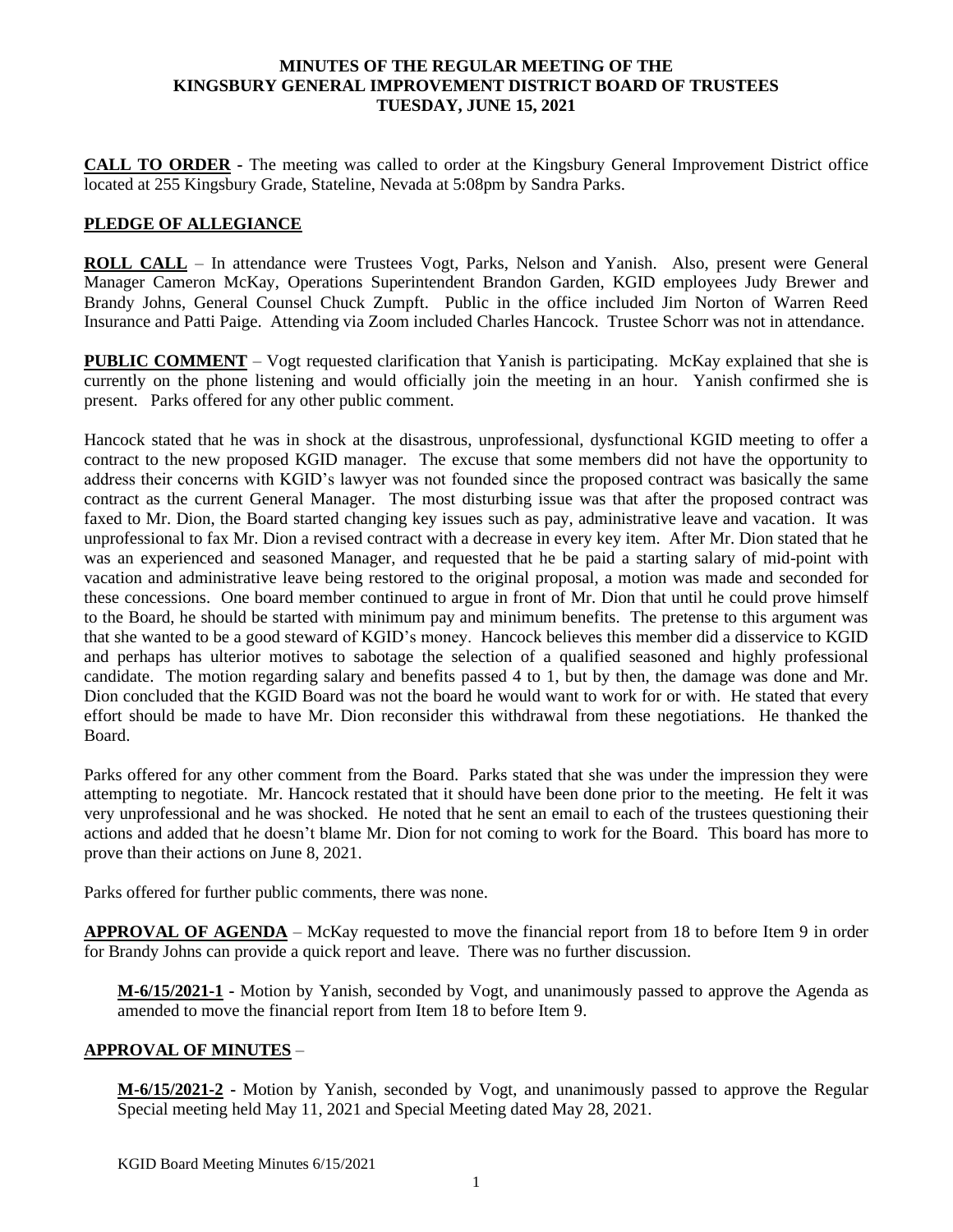Yanish stated that on May 18, 2021, Page 2, she was encouraging both Trustee Schorr and Trustee Parks to attend. Regarding the General Manager's report, the second to the last sentence, she requested an amendment to say Yanish encouraged participation from others as a support for KGID. She clarified that her intent was to encourage others to participate to ensure that KGID is on the record. McKay agreed to make these changes.

**M-6/15/2021-3 -** Motion by Yanish, seconded by Vogt, and passed to approve the Regular Meeting held May 18, 2021, as amended. Nelson abstained due to her absence at this meeting.

### **NO ACTION TOOK PLACE ON THE FOLLOWING ITEMS:**

### **APPROVAL OF CONSENT CALENDAR** –

Parks requested to pull Item A, McKay requested to pull Item B, and Nelson requested to pull Item D.

**M-6/15/2021-4 -** Motion by Nelson, seconded by Parks, and unanimously passed to approve Item C, Customer Support Agreement with Cashman Equipment for Generator Maintenance.

Regarding Item A, List of Claims, Parks questioned check #60300. Brewer explained this is our accounting program and this is an annual expense. Parks stated that in past meetings she has questioned the payments to Manchester and was informed that we are done paying him. She noted there are additional items paid to him. Brewer explained these are duplicate reports from last meeting. Garden explained that the additional storm in April may result in additional invoices. McKay added that the contract is year-round. Parks offered for any other questions for Item A.

**M-6/15/2021-5 -** Motion by Nelson, seconded by Vogt, and unanimously passed to approve the Consent Calendar Item A: List of Claims in the amount of \$404,196.39 as represented by check numbers 60252 through 60426.

Regarding Item B: Renewal of District Insurance Policies for Fiscal Year 2021/2022, McKay explained Jim Norrton with Warren Reed Insurance was present to explain a new process regarding price increase, noting his figures were outdated.

Jim Norton explained that Warren Reed Insurance is the lesion for the Nevada Public Agency Insurance approval and Worker's Compensation. Hancock stated that he was unable to hear and they suggested Norton move toward a microphone. He explained that they have had the Worker's Compensation Policy and for many years and for some reason they ceased to write a public entity several years ago, but have stayed with KGID. This is good news because the alternative is the Public Agency Compensate Trust which is part of the pool. Due to the rating system, the rates are substantially lower. They have had a really good experience with KGID and our losses have been non-existent. He noted that due to a moderate loss in 2020, the modification rating increased from 80 to 107. Their office is requesting clarification of this number to ensure that the rating is correct. He noted that KGID is still significantly lower than any other rate available by other carriers, noting the separate low rate for clerical. He noted that the new rating is likely correct and we are still lower than other carriers.

Nelson requested clarification regarding the loss in 2020. McKay explained that an employee jumped from a truck and was hurt, resulting in a payout of \$8,850.00. Norton added that this was the first loss since 2015. He explained that KGID's experience modification was as low as it could get last year.

Parks confirmed with Norton that these amounts will not increase further. He added that the \$8K loss would not result in this high of an increase.

Norton stated that the Nevada Public Agency Insurance Commission Pool has provided the HR training and risk management. As a representative of the pool, he would like to emphasize the consistency of underwriting and pricing services. He commended the pool and the close proximity in Carson City for discussion, if necessary. Over 25 years, they have had several experiences to do so. The insurance marketplace has affected everyone, noting the property losses nationwide, plus Covid. His son is a catastrophic loss adjuster who has the hardest job.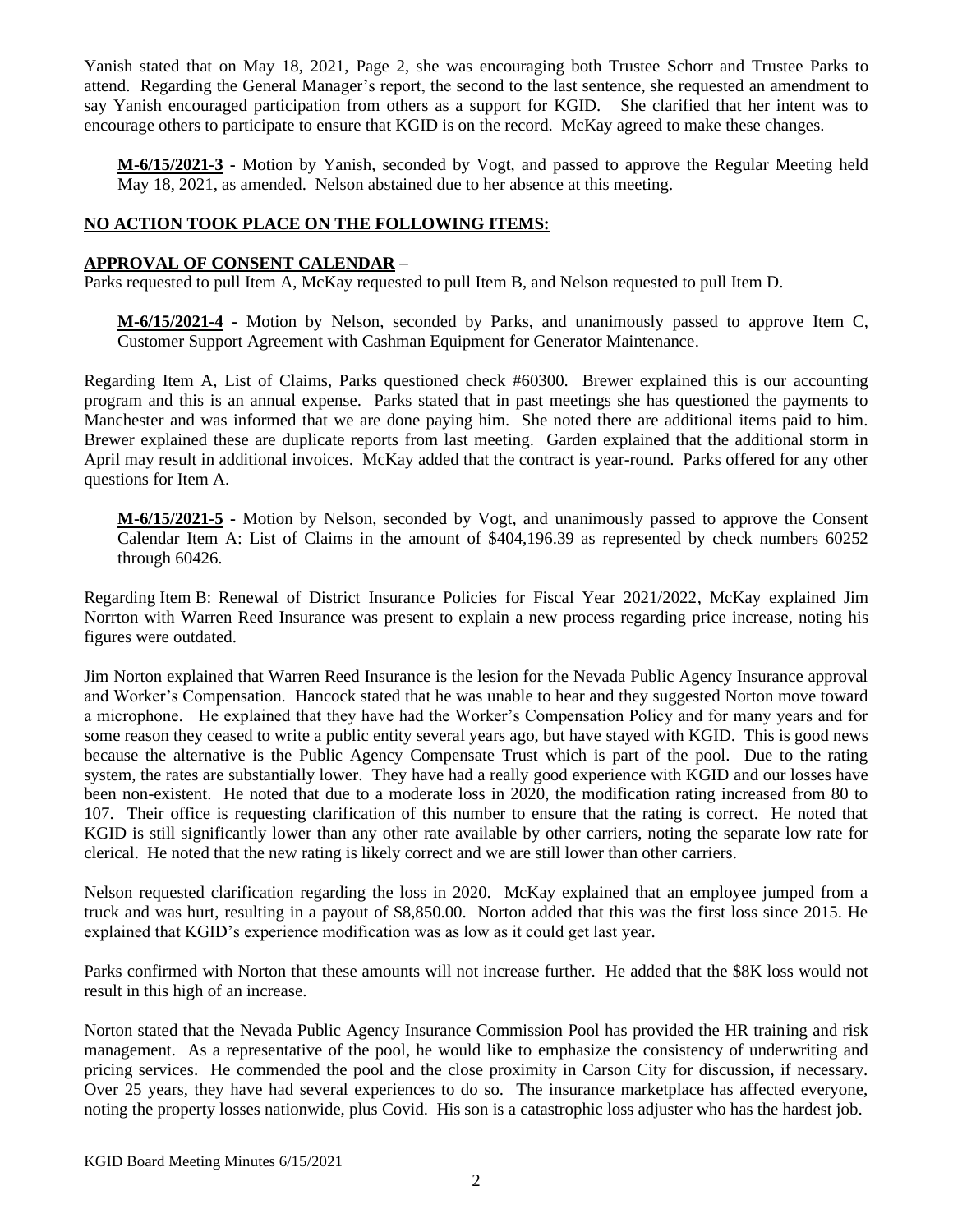The average rate increase for this cycle was 8% which equals the district's increase. He stated that Cyber loss is unknown and noted that they paid out \$66K last March. He added that KGID wasn't the only POOL member to experience this and they have other members with loss amounts still undetermined. The POOL has been able to provide coverage up to \$3M at no additional cost similar to a pollution liability several years ago at no additional cost. He added that they have confidence in the POOL and they are familiar with the board members and stay in contact regularly. Wayne Carlson, the Executive Director will offer Risk Management training to the new General Manager of KGID. He offered for any questions.

Nelson clarified that the premium increased 15% this year for Liability and Worker's Compensation increased 66%. Norton explained that Worker's Compensation is based on payroll from 2019/2020 which increased. He noted that the rate difference increased 29% plus payroll expenses.

Norton explained the rental property was added after the renewal application was processed and the premium of \$5K-\$6K was not included last year and is included now. He explained that the new increase is 8%. Nelson verified that the total cost is \$108,888 and we budgeted \$131K. McKay noted the rate matches the 2016 rate for Worker's Compensation, noting the additional savings from 2017 to today. McKay added that the full premium amount of \$108,888.39 should be included in the motion.

Yanish commented that Douglas County has POOL Pact and just cancelled the insurance with them to pursue a different insurer. She questioned if this loss would affect the overall rates, noting the number of members paying in will affect the coverage of losses. She indicated this was noted at the Douglas County Commissioner Meeting. Norton confirmed this and added that Warren Reed is not the agent for the county; therefore, the information is second hand. To the best of his knowledge, pricing wasn't their primary consideration but he is unaware of other issues. He stated that he is not aware of other carriers that can match the POOL's capacity that can provide flood, earthquake, pollution, cyber, etc.

Yanish questioned if the county's departure would affect the POOL Pact rates and Norton speculated no, adding that it is very unusual that insureds leave the POOL. He added that he cannot comment further as he is unaware of the details. Yanish requested verification regarding potential rate increases with the county's departure and Norton confirmed there should be no increase. Yanish thanked him for the clarification.

Parks offered for any other questions. She questioned if the amounts will decease again and Norton confirmed yes, if there aren't any claims.

**M-6/15/2021-6 -** Motion by Nelson, seconded by Parks, and unanimously passed to approve the Consent Calendar Item B: Renewal of District Insurance Policies for Fiscal Year 2021/2022 as presented in an amount not to exceed \$108,889.00.

Norton exited the meeting.

Regarding Item D: Acceptance of supplement to the Health Savings Accounts (HSA) for employees insured by the Public Employees' Benefits Program for the fiscal year 2020/2021, Nelson requested more information.

Garden explained that this item is brought forward so that Management Employees required to be part of the PEB insurance receive equal benefit to the other union employees. He provided a comparison of union employees versus non-union employees related to out of pocket expenses. He confirmed that he, Byron and Judy are not part of the union. Garden explained the McKay's HSA is not included, but a line item is included on the spreadsheet for the new General Manger. The HSA insurance runs calendar year based on contributions and our insurance is Fiscal year. There are two contributions into the HSA account, generally January 1 and July 1 each year.

Nelson verified the total contribution is \$16,616.67 for the new General Manager. Parks commented that we don't have to keep up with the union, adding that many GID's aren't union. McKay noted that we have union employees. Nelson noted that this item is brought to the Board for approval annually to remind the Board regarding this funding. Parks stated that the match isn't necessary.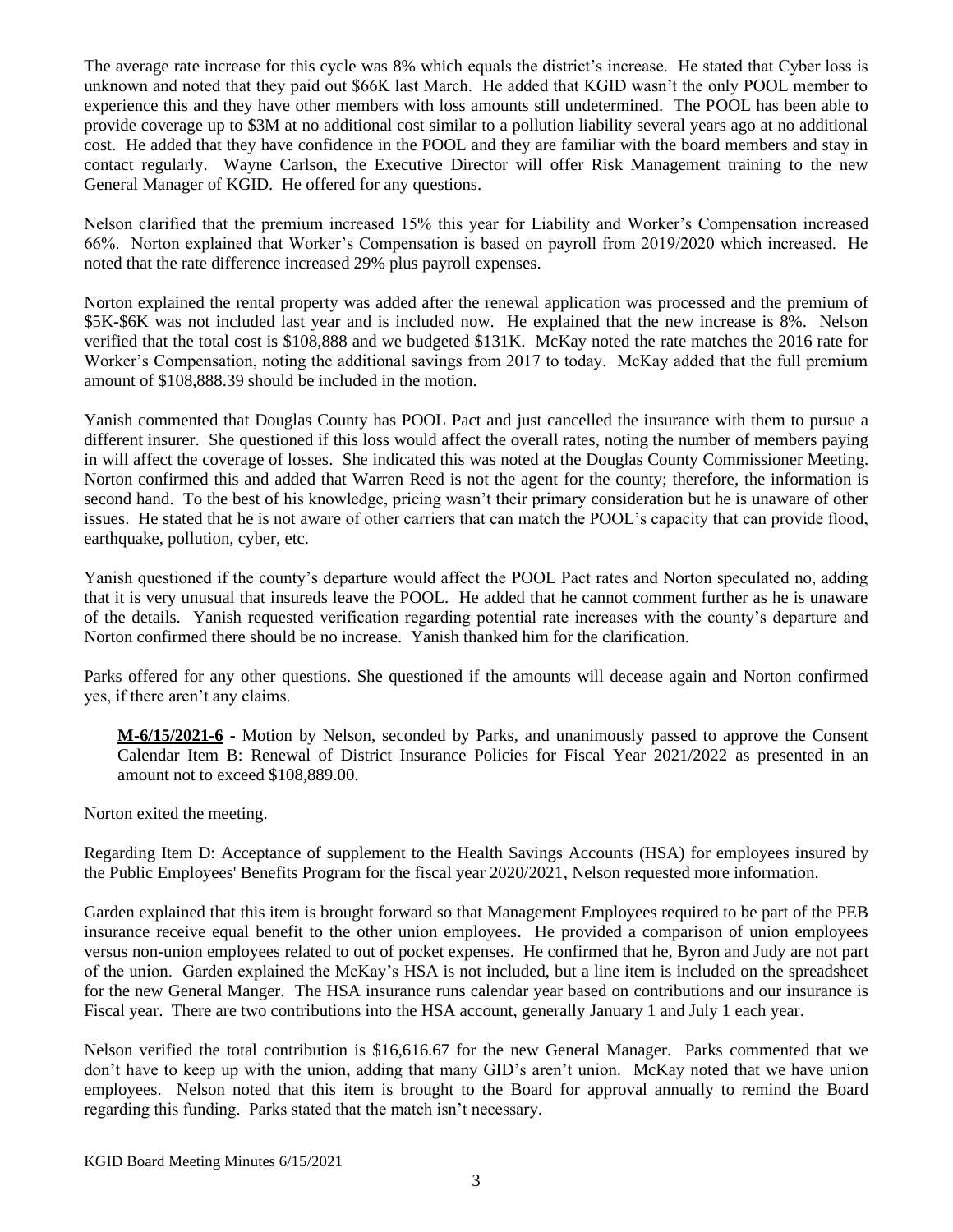McKay explained that the supervisors don't have a choice to belong to the union; therefore, there insurance doesn't match the union employees. Parks replied that they receive a very large salary. McKay explained that if they do not receive this benefit then it encourages employees to stay with the union in lieu of a promotion. He estimated a \$5K difference for out of pocket expenses. Nelson recalled this situation with Garden and he confirmed that a higher salary would have been a reduction as it did not offset out of pocket medical expenses.

Parks confirmed this was a deciding factor for Garden and commented that a promotion would be beneficial. Garden stated that pay is a consideration. Parks noted that there are other perks with a management position and doesn't feel that the benefits should always be equal.

Parks offered for any comment from Yanish. Yanish stated that she appreciated the comments from the Board. Yanish's audio became unintelligible. McKay confirmed that any votes will need to be clarified due to the audio challenges.

Vogt stated that she supports the request to make things equal between employees. She added that it is important to review this annually. Garden confirmed that it is included in the motion to present this annually.

Parks offered for any public comment.

Hancock noted that he supports this but noted that no other organization fund HSA payments, although some may supplement health insurance. They don't fund HSA payments and noted this is unusual.

Parks questioned the amount or percentage and Garden explained this matches the annual IRS allowance contribution for each employee. He noted the amounts are detailed in his report. The State contributes \$700 for an individual, or \$1300 for family (which includes \$700 for an individual plus \$200 each up to three dependents). The KGID contribution can be \$1,850-\$2,850 for an individual and \$5,400-\$5,840 for a family.

Hancock questioned if KGID supplements the health insurance for employees. McKay replied that KGID pays for employee's insurance. Hancock stated that he changed his opinion and has a problem with paying for insurance premiums plus the HSA. He noted it is unusual to pay for the insurance.

Nelson noted that the supplement was related to the out of pocket expenses as the PEB plan was not as good as the Union plan. McKay agreed. Parks stated that she doesn't agree with making them equal.

Vogt continues to support the equality between the staff and union employees, noting it is not a large sum. She noted this should be reviewed annually to approve the costs which should be presented compared to risks. Given our financial situation, she supports the amount.

Patti Paige verified that KGID is still with the Union insurance, noting the additional cost. McKay explained that they have attempted to renegotiate the terms with the Union and it hasn't been accepted. Vogt added that she was on the committee and confirmed the hours and weeks spent attempting to renegotiate. They offered packages of \$10K annually to compensate for the difference with flexibility of how the funds could be used. McKay explained that the Union voted against it and confirmed that the employees would not accept a comparable insurance plan. Paige verified that the employees would not accept another insurance plan. Vogt added that after a diplomatic negotiation process, the employees turned down the offer. Amy confirmed that it is Patti Paige speaking for the record.

**M-6/15/2021-7 -** Motion by Nelson, seconded by Vogt, and unanimously passed to approve the Consent Calendar Item D: Acceptance of supplement to the Health Savings Accounts (HSA) for employees insured by the Public Employees' Benefits Program for the fiscal year 2020/2021.

**ACCOUNTANT REPORT** – Johns offered for any questions. Nelson stated that the reports are dated as of March and she has already reviewed them thoroughly with Johns. Parks confirmed that Yanish did not have any questions.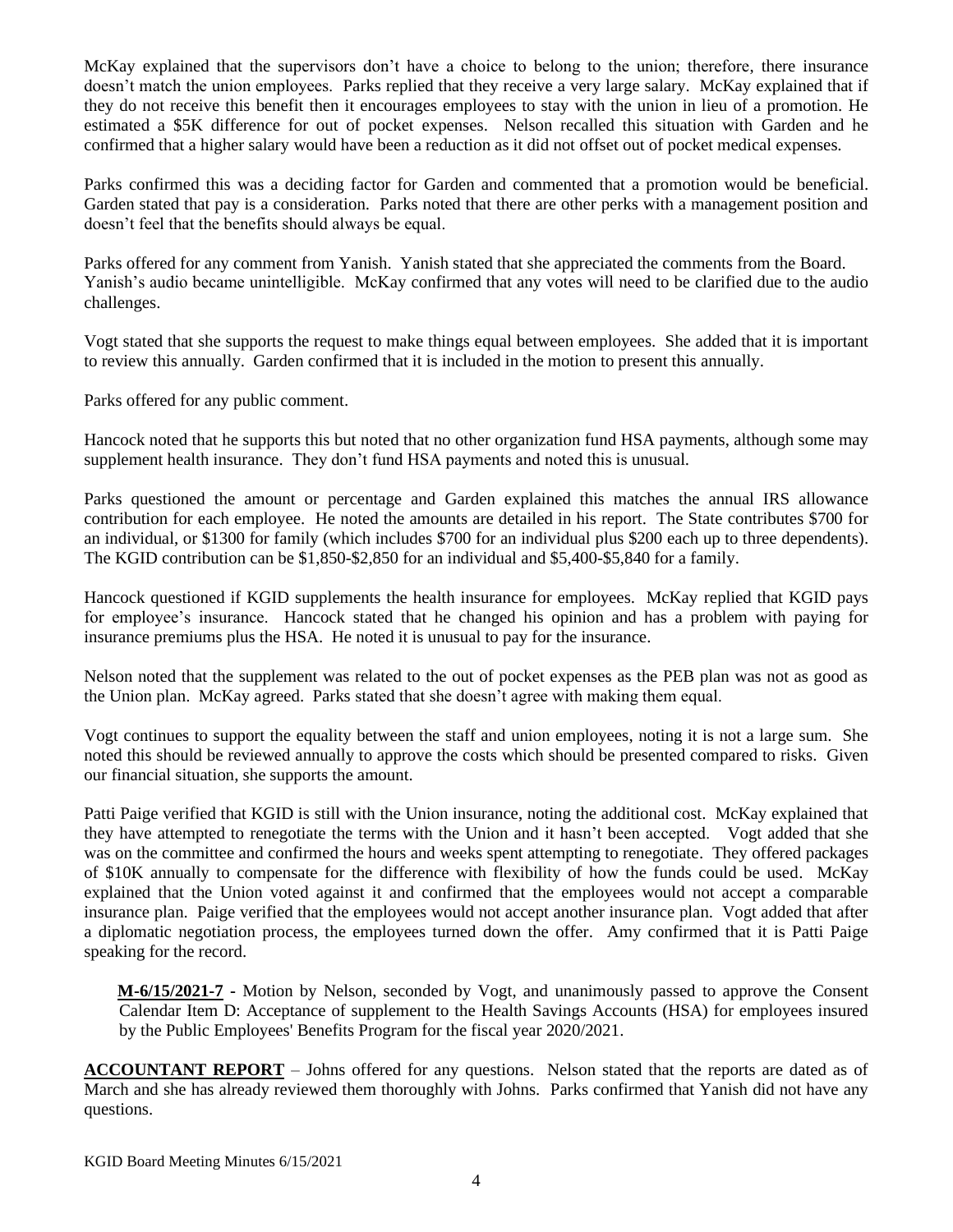In response to Vogt's question, Johns stated that she has been in her current position for one year and was bookkeeper for six months prior, noting the similarities. Johns stated she is confident, but working with the rental properties is challenging. Nelson questioned if there are any supplemental reports for the rental properties, and McKay noted it is included in Brewer's report. Johns exited the meeting.

#### **NEW BUSINESS**

# **DISCUSSION ON PURCHASE OF LIQUID OXYGEN FOR STATION #1 FROM LINDE INC.:** Garden

reported in writing: *Liquid oxygen is the main component used for disinfection at KGID's treatment plant. The oxygen is vaporized to convert it from liquid into gas. The ozone generators use the vaporized oxygen to produce ozone which in turn is injected into the raw water to disinfect all organic contaminants.*

*When the treatment plant originally went online the liquid oxygen supplier guaranteed a price for four years. When the agreement expired the supplier notified KGID that production costs along with transportation costs had experienced significant increases. Linde Inc. is the only supplier for liquid oxygen in our area.*

*The current contracted price is \$5.26 per centum cubic foot (CCF). The prior contracted price was \$0.74 per CCF. The first delivery under the new contracted price came to a total of \$7,079.43 for 1,314 CCF with net 10 day pay terms.*

*Previous purchases had never gone over the purchasing authority of the General Manager. Under the new pricing and with the net 10 day pay terms a purchase order was issued so payment could be made to alleviate any additional charges for late payment.*

Garden noted the background information provided. He stated that liquid oxygen is the main disinfectant used at the treatment plant. When the plant originally went online, we had a 4-year contract with PaxAir who has been bought out by Linde who has a monopoly on the market. Our contract at the time per centum cubic foot was \$0.74. Upon expiration, Garden discussed the terms with the Regional Manager for the area who indicated that they were losing a large amount of money and have since increased costs. The current contract is \$5.26 per centum cubic foot which is more than a 600% increase. Our first order come in was for 1,314 centum cubic feet for \$7K, this goes beyond the purchasing authority of the General Manager. Based on the current purchasing authority documentation, he is requesting approval of the invoice which has already been paid to avoid severe penalties for late payment. He is also requesting to provide the General Manager or Operations Superintendent in absence of the General Manager, to approve future purchases for this product.

In response to Parks' question regarding timing, Garden explained that we receive 3-4 deliveries per year. This is based on tank level to fill up, which varies. We try to budget the amount in the tank converted to fill at 20% and they don't anticipate a large variance in orders. He confirmed he is requesting the General Manager to authorize future purchases of this product from this company.

Garden explained that net 10-day terms are included in the contract and the contract was necessary to avoid losing service. He added there is no other supplier in our region. Parks questioned the term for the current price and Garden estimated that it is in place for 5 years, but he could not confirm the exact terms. He offered to provide additional information to the Board, if requested. He noted the contract is provided.

Nelson questioned if we have other agreements for other chemical suppliers. McKay explained that they have a supplier for bisulfate, with no contract.

Nelson questioned if there were other supplies with permission or direction to purchase above \$5K and McKay confirmed no. He noted that other chemicals come in less than the threshold, noting they are starting to get close. Nelson commented that this is a low threshold and McKay noted the amount hasn't changed during his employment at KGID.

**M-6/15/2021-8 -** Motion by Vogt, seconded by Nelson, and unanimously passed to approve payment of Linde Inc. invoice #63563627 in the amount of \$7,079.43 and allow General Manager, or the Utility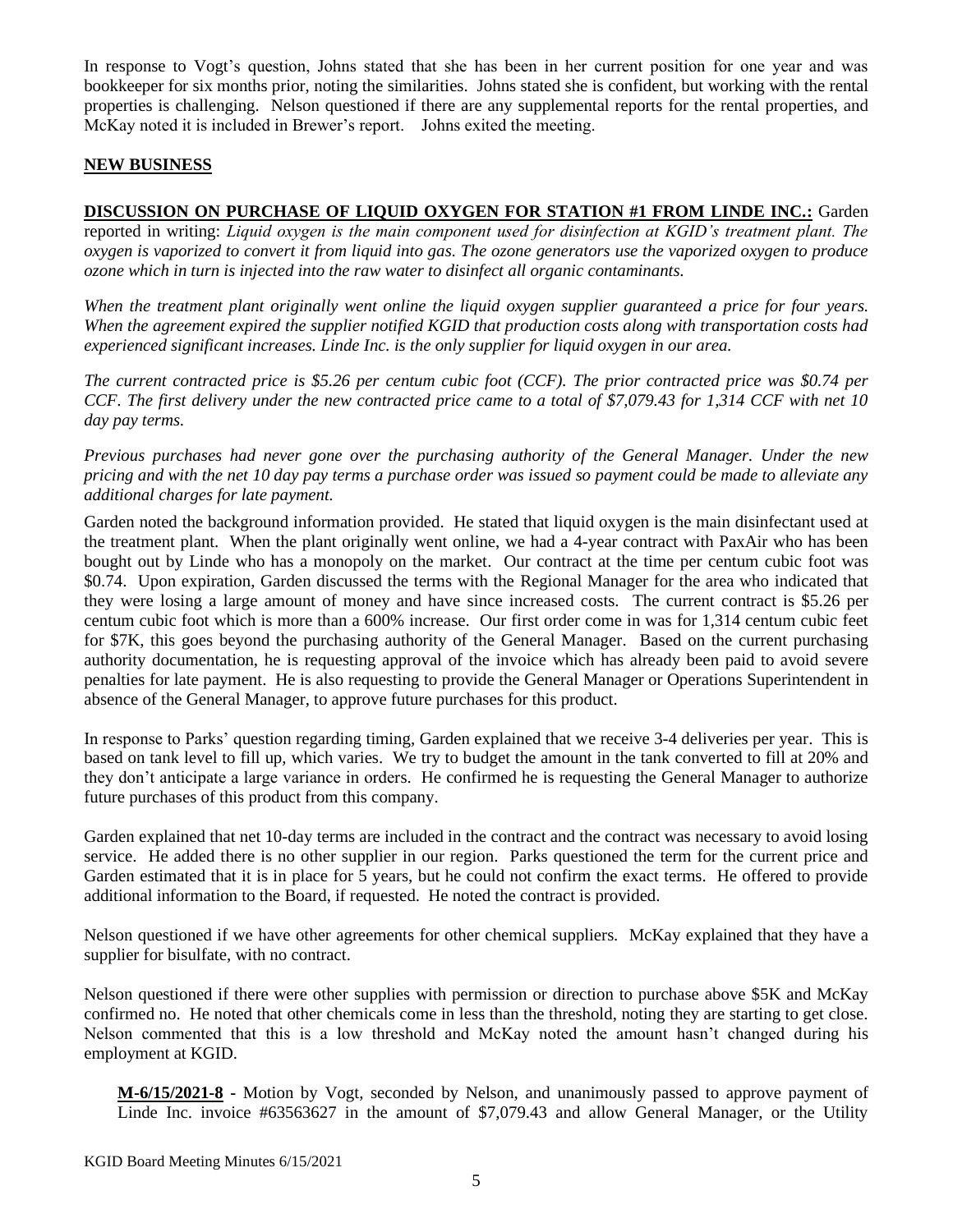Operations Superintendent in the absence of the General Manager, to approve future purchases from Linde Inc.

Parks offered for Board comments; there were none. She offered for public discussion; there was none.

# **DISCUSSION ON MANAGEMENT CONTRACT FOR 160 PINERIDGE AND 298 KINGSBURY**

**GRADE:** Brewer presented in writing: *The current management company is not efficient when it comes to managing our rental properties. RE/MAX is not up at the Lake, and they do not seem to check on our properties that often. The landscaping is a mess, and they cannot find anyone to take on the challenge. I feel they are providing us with an unsatisfactory service.*

Brewer explained that she would like to change the management of the properties to Tahoe Property Management, a local company. We are currently with Remax in Carson City. There have been complaints from the public regarding property condition and landscaping and Remax doesn't seem to have the time to address these concerns. The new management company has landscapers and maintenance and is slightly less expensive charging 7.5% of rent instead of 8%. Landscaping will be additional with either company.

Brewer explained that a benefit is they will let Johns pay the bills. Remax currently pays bills which require correction by Johns.

Vogt confirmed complaints regarding 298 Kingsbury. She questioned the parking signs. Brewer confirmed this was done by KGID because other tenants were parking there. McKay stated that parking was used up by the restaurant patrons for the coffee shop. Parks confirmed that we own the parking lot. McKay explained that they were receiving complaints regarding available parking on our property.

Nelson requested clarification regarding the accounting. Brewer explained that Johns prefers to have full control over paying the bills, but they will still collect rents. Nelson noted they agree to negotiate minimum one-year leases and other lease terms. Nelson questioned future leasing and wants to make sure they understand that KGID will want to occupy the building in the future. McKay confirmed that they will negotiate on our behalf, but all future leases will be approved by KGID.

Yanish did not have any questions. Parks thanked Brewer for the research.

Parks offered for additional Board discussion; there was none. She offered for public comment; there was none.

**M-6/15/2021-9 -** Motion by Vogt, seconded by Parks, and unanimously passed to change the property management company to Tahoe Property Management.

**DISCUSSION ON FARR WEST TASK ORDER #54 SEWER MASTER PLAN:** Garden presented in writing: *The Sewer Master Plan (SMP) will provide a comprehensive assessment of the wastewater collection system. The SMP will also generate a 10-year capital improvement plan and provide analysis of the financial status of the system to allow for future development and capital planning. This task order will provide all the necessary components to develop the SMP. Staff will work closely with Farr West during the development of the Plan.*

Garden explained that this was mentioned during the budget workshop. It is important to develop a Master Plan for the sewer for the timing of capital improvements and analysis of financial of the system. He stated that there hasn't been much work put into the sewer system and we will need to start doing this to keep it working efficiency and effectively. This will help with GIS and FarrWest has prepared the task order and offered for Van Dyne to comment. He offered for any questions.

KGID Board Meeting Minutes 6/15/2021 Van Dyne added that they are approaching this Master Plan as a complete Master Plan in lieu of a Preliminary Design Review report (PDR). The benefit is that it is all encompassing and they will consider all conditions and improvements of the sewer system. He explained that a PDR is project specific on deficiencies defined by modeling or staff. He added they will look at potential reconfigurations outside of deficiencies and current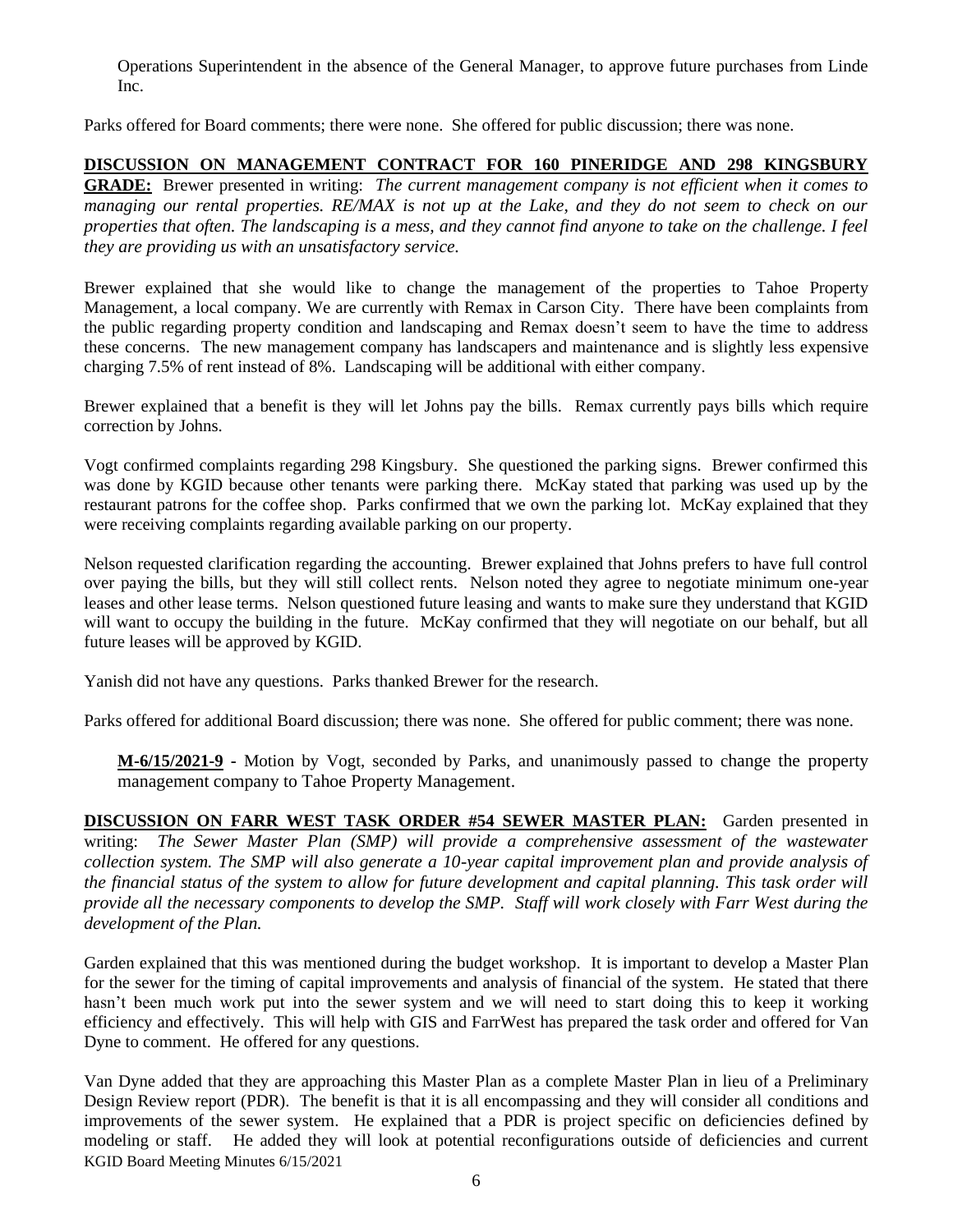problems. The Master Plan is a complete document utilized for potential funding opportunities. He referenced the sewer lift station adjacent to the office that is at high risk because it doesn't have emergency storage and plumbing is concern as it is next to Edgewood Creek. He added the cost is a high dollar to replace and this document will identify the cost along with identifying potential funding opportunities in the form of loans and grants. Without this document, KGID cannot be on list for funding opportunities. He added that the GIS would benefit to include a full understanding of the sewer collection system including flows to the Sewer Authority. This will explain the characteristics of the sewer system.

Parks questioned how long the project will take. Van Dyne explained that they will approach it in tech-memo fashion, with fieldwork, calibration and modeling. The field documents generally take one year, depending on coordination of staff.

Parks questioned if the Master Plan would be good for many years and Van Dyne confirmed adding that they will develop a Capital Improvement Plan (or 10 year CIP) to identify the point of action which can be utilized for budgeting for future years to come. The District could use this information to determine the impacts on rates, connection fees, etc.

Parks questioned if KGID could utilize the GIS on their own. Van Dyne explained that they are assisting with GIS on separate task orders which are monumental tasks for the entire system of sewer, water, roads, etc. to be brought to a point that he can be fully utilized and contain the documents and asset information. The tool we need GIS for this is for the hydraulic modeling. The prior GIS built prior to Farr West is complete but if you zoom in, manholes do not connect to pipes, and therefore cannot be quantified for queries and cannot be used for modeling. They will be correcting data and sharing with the GIS task order. He added that assistance and direction will be needed from Garden and his crew. They will be doing dips on the manholes for accurate invert elevations to understand slopes of pipe confirming diameter and material of pipe. They have records, but the old system has data gaps. He explained that any federal stream for funds will require State Historic Preservation Office. He noted that any system 50 years or older requires additional studies and management practices, noting material types can be hazardous. This field work and updating the GIS will be a starting point of building master plan for the district to use, adding the GIS is work horse data base to hold any and all knowledge of the system.

Parks verified it will update the GIS. Garden explained the budget includes \$200K as approved and this request is for an amount not to exceed \$170K, including contingency.

Vogt commented this is necessary and we have unusual conditions with mountains, etc. Parks noted the age of the system. Vogt added the environment is also a concern and we wouldn't want to be responsible for contamination into the lake. She added that it is time to do this as we have been discussing it for some time.

Nelson stated she could not locate the funds allocated in the budget. Garden confirmed it was included in Capital Outlay in the Budget that was approved. Nelson questioned if it was in the budget she received. McKay stated it was included in the final to budget to the State. He offered to double check and stated there shouldn't be any changes. She requested that changes from the Tentative to the Final Budget be reviewed. McKay stated that it should still be approved and would be included in the enterprise fund and not an issue for augmentation. Nelson noted that the budget should be submitted properly. Garden confirmed that it is included in the budget submitted to the State that Johns also works off and it's noted in the Capital Outlay. Garden speculated that the worksheets may have come from a working final budget worksheet which wasn't the true final budget worksheet. Nelson stated that the tentative budget approved should be the same. Garden noted that it was added from the tentative to the final, approved and it is not included in the worksheets. McKay offered to verify and noted it can still be approved.

Nelson addressed Task No. 6 Financial Analysis and requested additional information from Van Dyne. Van Dyne explained that it is not a rate study. They will be looking into recommended projects, alternatives and connection fees. They are reviewing financial impacts of the projects and Capital Improvement Plan, future needs impacting user fees, development and connection fees.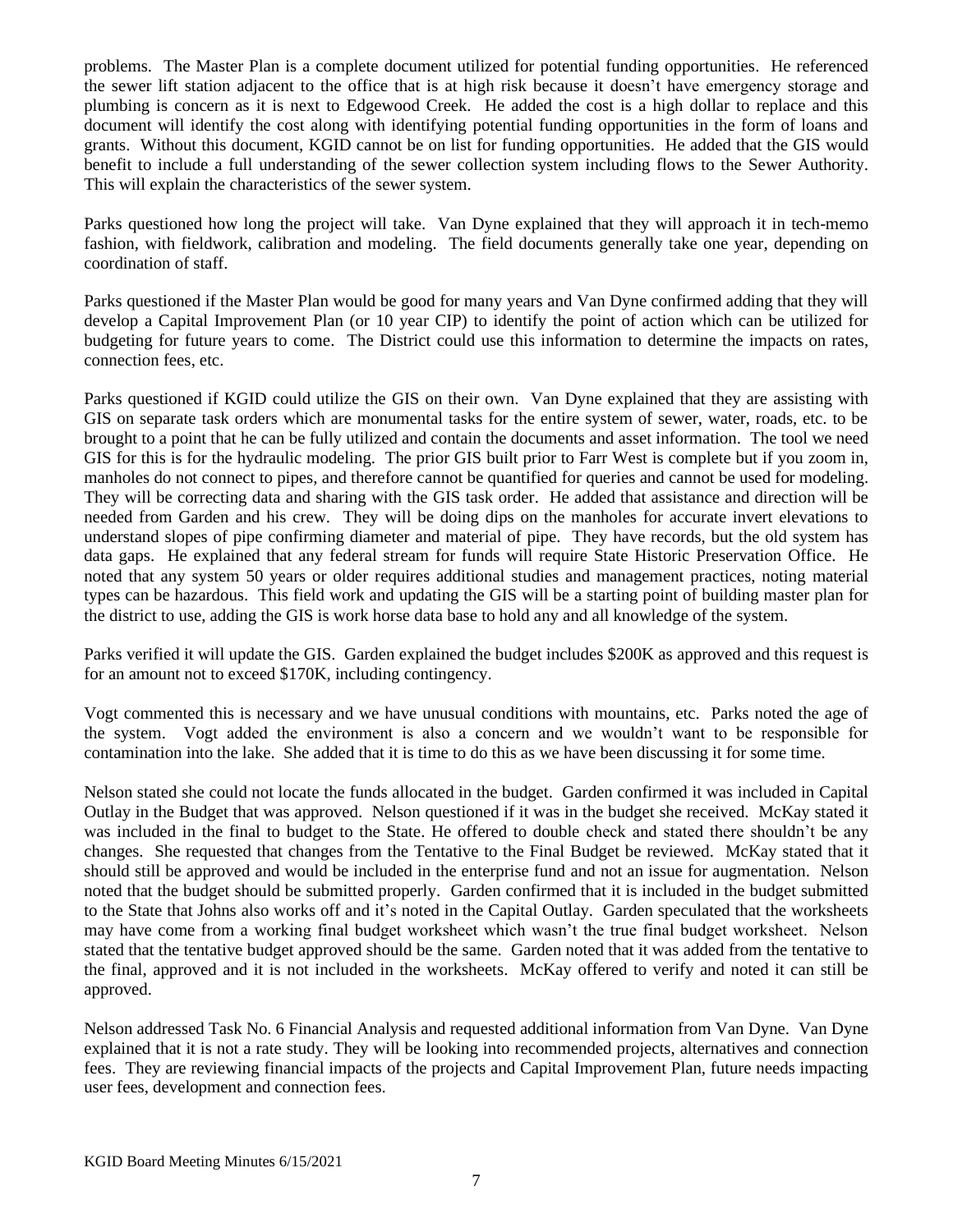Nelson verified the Capital Improvement plan will cost \$11,920 and separately in financial analysis is \$17K to determine costs. Van Dyne explained this is to review connection fees, capital improvement impacts to financial considerations. They will explore potential funding opportunity with USDA and SRF. The funding terms will be identified and alternatives for district to identify rate impacts for user and connection fees for the district to understand projects in the master plan.

Nelson questioned Task No. 9 for Owner Direct Services. Van Dyne replied this is a contingency. He explained that with assumptions within task order, master plans can take different direction and surveys or analysis may be needed. Assistance from the district is also included but may not be available if they are busy. The target of \$150K was provided by McKay and Garden with remaining 10% contingency which is not utilized unless directed in writing from leadership of KGID.

Nelson requested verification of how the Master Plan was requested with the dollar amount. Van Dyne explained that they built a Master Plan with a smaller range of prices based on the number of connections and size of the system. Based on his various experience with these, he estimated \$135K-\$140K, which was increased to include contingency which provides safety for unanticipated items. Master plans include hydraulic modeling and sewer review. Based on unknowns they recommend contingency He explained the option of a budget amount with contingency added or a budget not to exceed including contingency.

Nelson questioned the budget amounts, noting the recommended action includes an amount not to exceed \$172.5K but \$150K is needed and no funds are budgeted. Garden explained that \$200K was budgeted and this amount was discussed prior to receiving task order. An estimated range was provided to request certain services. The additional contingency is provided for added data collection expense in lieu of requesting additional funds.

Parks questioned how bills are tracked. McKay explained that invoices are received monthly and each invoice is reviewed with the task order and budget.

Yanish requested additional information regarding financial risk if this isn't addressed. Van Dyne stated that Farr West has been involved in the district over  $10+$  years and has performed one evaluation on Palisades and Easy Street Lift Station and they have reviewed the Market Street Lift Station twice as a potential project. Outside of GID, they have not reviewed the sewer system, which has been maintains, but there hasn't been any replacements or condition assessments. He noted sewer videos can identify potential problems, but the collection system is old, noting the environmental risks.

Van Dyne stated that they are currently working with North Tahoe PUD to analyze their collection system for two of their lift stations with effects leaking into the Lake. They are replacing lift stations under emergency projects. He is aware of Kings Beach force mains leaking with environmental impacts. KGID has a force main with a condition unknown that has to be addressed and is a concern of McKay and Garden. He confirmed the analysis of the system will allow us to plan and stay ahead of reactive situations. The water PDR performed last year provided benefits and they were able to re-allocate projects from the Master Plan performed in 2002. He acknowledged that planning documents are labor intensive and expensive but the benefit and value will save money in the long run via proactive planning.

Vogt noted the vulnerability of being in Lake Tahoe and noted the liability of not reviewing the system. She supports the action and made a motion for the recommended action. Parks offered for further Board discussion.

Nelson stated she has concerns with the high amount of contingency, since Van Dyne estimated the costs at \$135K. With a 15% contingency, she estimated this cost at \$155K. She added there is no reason to exceed the proposed amount. Parks stated she would be more comfortable lowering the amount to a 10% contingency.

Yanish recalled a 15% contingency on engineering contracts. McKay explained that smaller contracts include 15% and larger are 10%. He explained that there are many unknowns and additional research may be necessary. This would need to be determined during the project and it would cause delays to request additional funds. Garden stated that he doesn't anticipate utilizing all of the funds, but the estimate is higher to cover contingencies which would save on mobilization costs.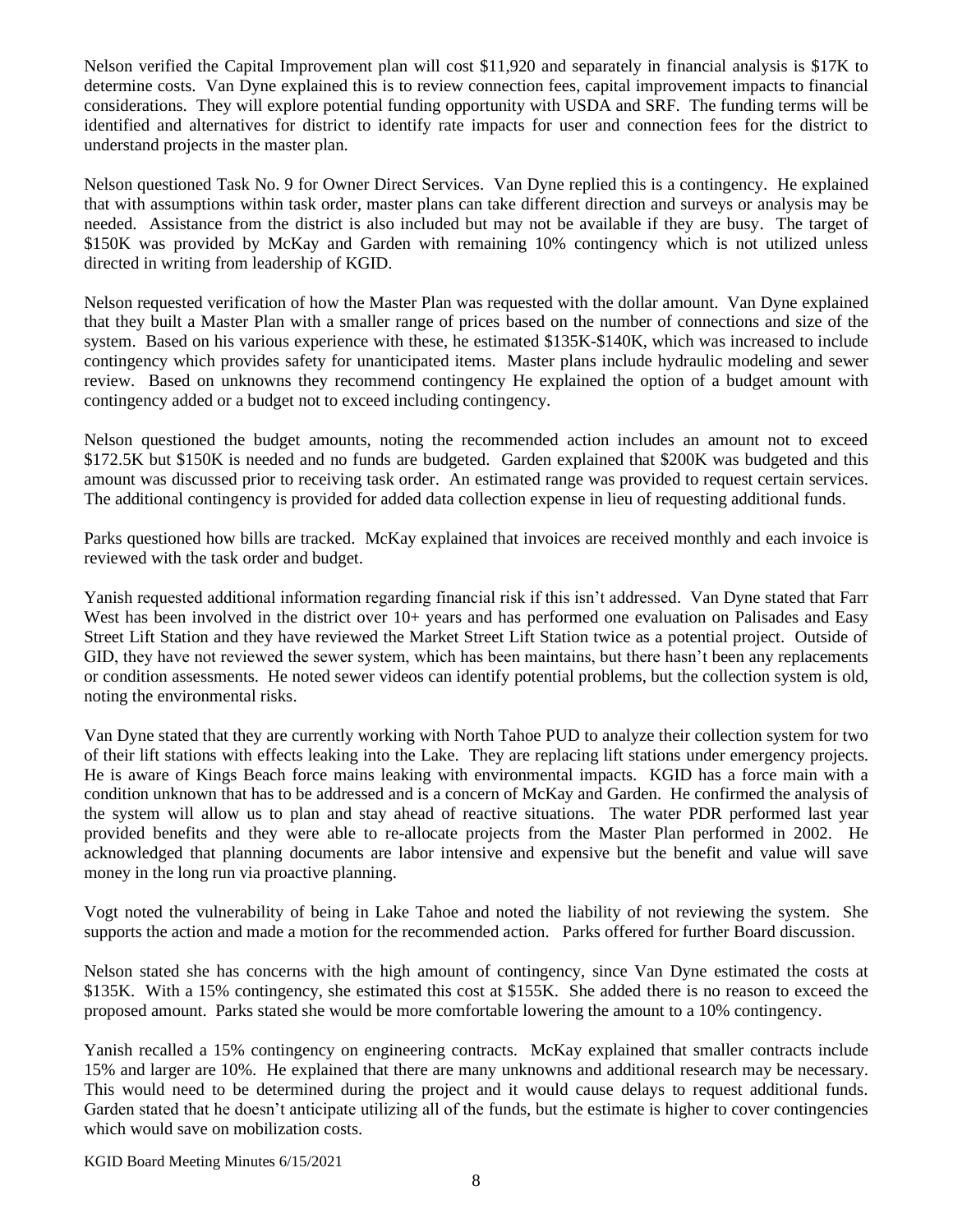Parks offered for public comments.

Hancock stated that he is concerned about double contingency. He questioned review of contingency and requested a report back. He questioned how much contingency is spent, noting it shouldn't be spent unless absolutely necessary. He questioned if the Board is reviewing costs and contingency spent and added there would be a problem if more than 50% of contingency is spent. Parks agreed with his concerns.

Garden stated that in the past 5 years for larger projects they have minimally utilized contingency. He noted recently the Andria Drive project required additional work and didn't recall any other contingencies used.

Hancock requested a report for the last two years to include project budgets, actual costs and contingency utilized. He added that he has no reason to be suspicious and would like contingency reviewed. He would like someone on the Board to request 2 years of data as due diligence.

Van Dyne thanked Hancock and noted he is happy to respond. He explained that the Sewer Master Plan is the first task order with a built-in contingency. Usually they build in their scope and fee based on actual work and at Board approval, the District will add contingency of 10%-15%. He offered to provide a report and he confidently replied that projects over the last 7 years, very few projects exceeded the amount. The Andria construction project had defects resulting in over budget, but they stayed within contingency. He explained these were warranted claims and the defective work cost was deducted from the contractor's payment. This is identified in the General Conditions as identified by working with staff. The billing system identified separate line items to track corrective work to allocate those hours and differentiate between actual estimated time of work. This was utilized to submit to the contractor for defaulted claim compensation which was not paid by KGID. Task orders are time and materials and there are no lump sum contracts with the district. Most projects come in under task amounts, noting some projects with unanticipated items. Geotech reports will indicate unsuitable conditions requiring amending designs. He explained that they take pride in adhering to the budgets for the District and all of their clients. They have a long-standing relationship with the District and take pride on their budgets and efficiency. He offered to provide reports and hoped this addresses questions and concerns.

Hancock thanked him and suggested the Board review this information as due diligence. He commented that this should be considered prior to approving large funds. Van Dyne appreciated the question and added that they work closely with McKay, Garden & Johns monthly. Budgets are reviewed discussed again when they reach 75% to verify amounts and unknowns. He added that they are working with the office daily and or weekly regarding the status of the projects and budget items. He is often present at the meetings to discuss the status of ongoing projects and is available to answer any questions. Parks offered for additional comments, noting there is a motion and a second on the table.

Vogt added that Farr West joined KGID about the same time she joined the Board. She has confidence in their company, has never received complaints regarding their invoices and feels they stay on budget. She acknowledged Hancock's comment and confirmed that she is pleased with Farr West's performance and she appreciates the working relationship.

Parks closed public comment.

**M-6/15/2021-10 -** Motion by Vogt, seconded by Yanish, and unanimously passed to approve Farr West Task Order #54 Sewer Master Plan in the amount of \$150,000.00 with a 15% contingency of \$22,500.00 for a total not to exceed \$172,500.00.

**DISCUSSION ON FARR WEST TASK ORDER #55 2021 PAVER UPDATE:** Garden reported in writing: *This update to PAVER will assist in keeping our streets throughout the District in top condition. As noted in the Task Order, KGID will perform all road inspections and will forward the inspection reports on to Farr West. Farr West will enter all of the information into the PAVER program which will determine which roads fall below the CPI threshold of 75 and will give a recommendation of which streets will need maintenance this year. We*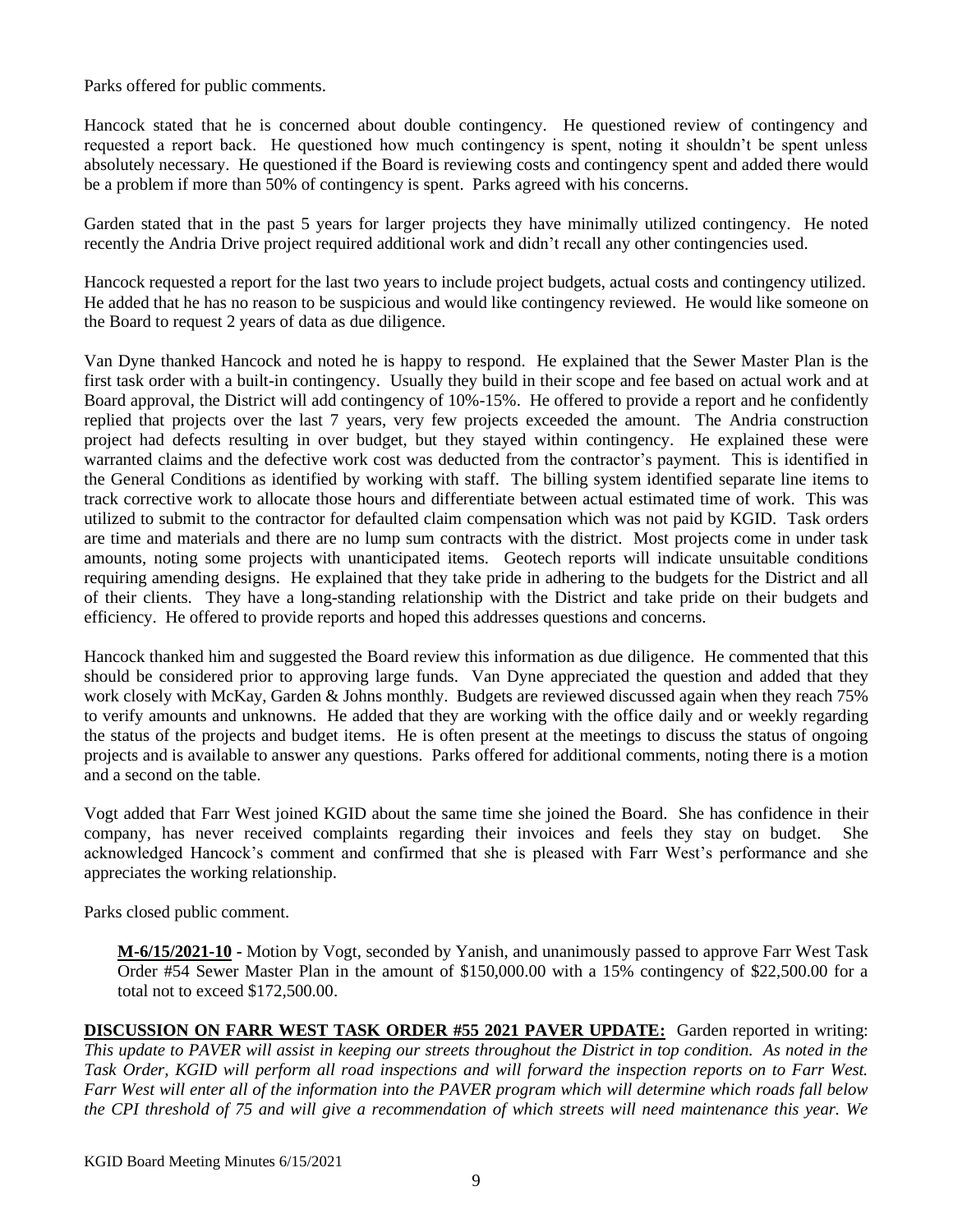*have budgeted \$800,000 for sealing and road rehabilitation in the Fiscal Year (FY) 21-22 budget. This determination will allow us to go out to bid early in the FY to get better prices.* 

Garden noted this task order is brought forward annually to update the paver system with new documentation from street inspections. Farr West will input the inspection and field information into MicroPaver to provide heat map indexes for the areas requiring maintenance, rehabilitation or construction. We have \$800K budgeted for road sealing and rehabilitation annually and we will plan to go to bid early in fiscal year to obtain the best prices. This task order is only for Farr West to update the paver software with the most current field inspection reports.

Parks questioned if an engineer is required to update this information. Garden explained that staff would not be able to update this information. McKay added that these are huge complex programs and it is cheaper to contract to an engineer to perform these tasks. Parks questioned if this is hourly based on the length of roads. McKay replied that it is a random check of roads to determine conditions. He explained that Farr West is knowledgeable of our system resulting in an accurate estimate. Parks questioned if this is approved annually for \$20K and Garden confirmed it has only been for the last 2-3 years.

Nelson questioned the location within the budget and McKay noted it is classified as Maintenance in the General Fund for \$800K.

Vogt commented that this process keeps our roads in good condition and she receives compliments from drivers from other areas. She added it is best to be proactive to maintain roads and noted a reduction in car maintenance costs.

Yanish questioned if entries are required in both GIS and MicroPaver. Garden explained that they are separate programs that do interface.

Parks questioned if it was necessary for Farr West to do this on behalf of KGID. McKay explained that they review the data and the road conditions, but Farr West enters the data. He added that they also have the program. Park questioned Van Dyne if he updates this for other districts and he confirmed. He explained that for KGID, they update every two years and this is the  $5<sup>th</sup>$  installment. The more information is better as it is a random field generator for field inspections. The District staff performs field inspections reducing costs significantly. He explained that they restore many utilities and larger metropolitan areas that maintain their roadways utilize PCI scores. He recalled several years ago when the district restored the roadway to Quaking Aspen for \$1M and Frontier cut the new road to repair and install communication line. The district had no means to justify a road cut fee because we didn't have justification for it. We now have for road cut fees that are very high for newly installed roads to deter utilities from cutting a newly installed road. They utilize GIS to work projects inhouse which is more user friendly than Paver, but they are used together. They utilize GIS to prepare the locations, exhibits and final results by exporting and importing between the two programs. MicroPaver is proprietary as it was developed by the Army Corps of Engineers. It is the cleanest brand of program available and produces a good product, develops its own CIP. They just renewed the program software for \$7K for the latest version, noting that they do not offer support for prior versions. In response to Parks' question, Van Dyne explained that Farr West pays for it on behalf of their clients and does not charge for its use or licensing. Van Dyne explained that they have 113 field inspection locations and estimates are built from there. He noted a decrease in hours for task orders over the years as they continue to refine and improve deficiencies.

Parks offered for other discussion from the Board; there was none. She offered for public comment.

Hancock clarified that his concerns are not regarding Farr West's integrity. He noted that he feels the Board should be aware of the amount of contingency spent on these projects in regards to Board's requirement to review budget items.

Parks offered for any other questions; there were none.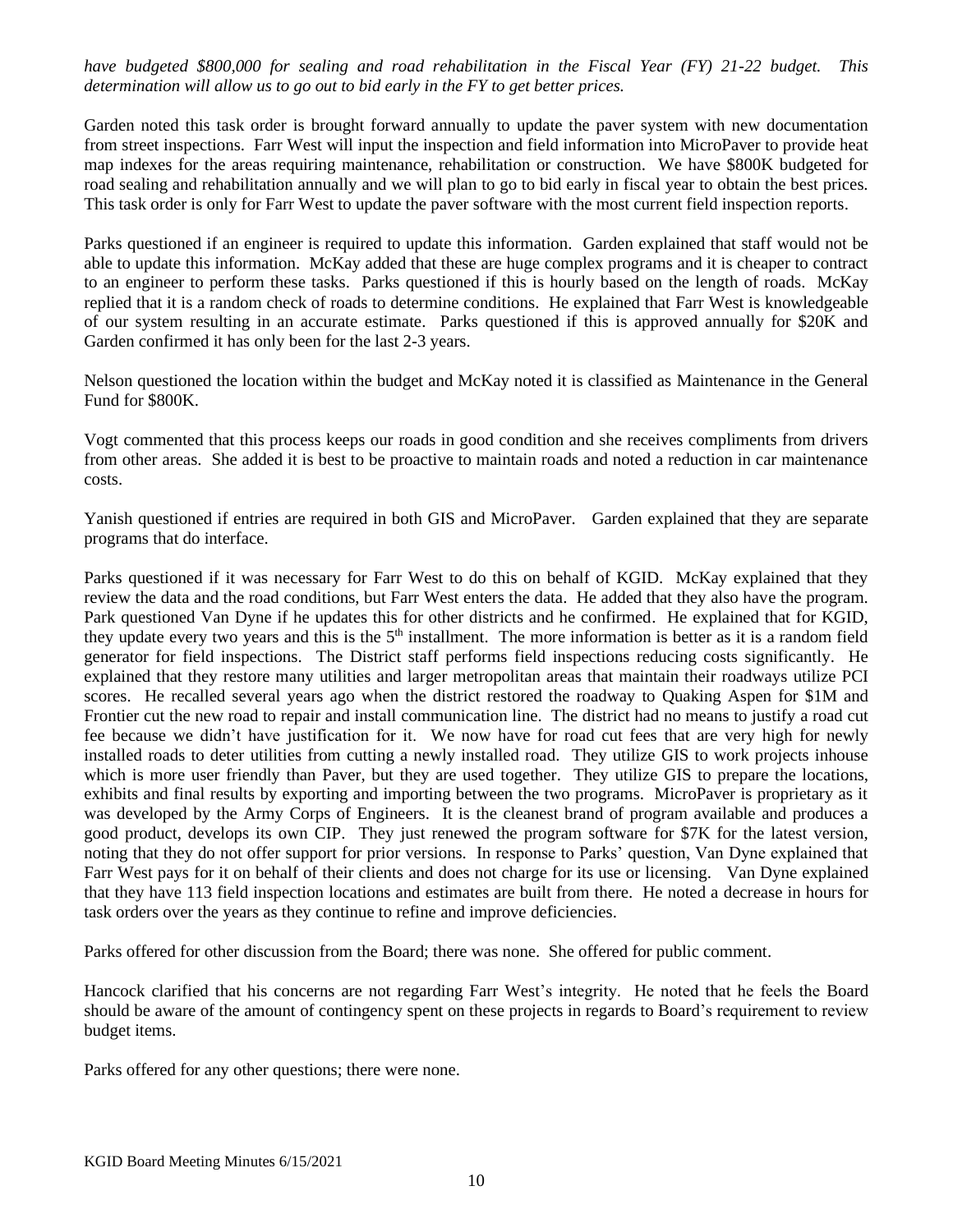**M-6/15/2021-11 -** Motion by Yanish, seconded by Vogt and unanimously passed approve Farr West Task Order Task Order #55, 2021 PAVER Update Project for \$19,992 plus a 15% contingency of \$2,998.80 totaling \$22,990.80.

There was a five-minute recess at 6:48 p.m. The meeting resumed 6:53 p.m.

### **DISCUSSION ON FARR WEST TASK ORDER #56 RIDGE AT TAHOE METER RELOCATION:**

Garden reported in writing: *By relocating the Ridge meter two factors will be addressed. 1. Individual shut off valves to isolate the Ridge and Stagecoach Lodge without impacting each other. 2. Meter located within KGID/Douglas County Right of Way to provide an accurate end of responsibility for KGID.*

*In the provided snapshots from the KGID GIS you will see the current location of the isolation valves for both the Ridge at Tahoe and the Heavenly Stagecoach Lodge. Also included is the approximate area where the Ridge at Tahoe waterline is connected and runs to the existing Ridge meter.*

*Currently if there was a leak on the Ridge waterline and a shutdown was needed for repairs it would also put the Heavenly Stagecoach Lodge out of water. In the past when the Stagecoach Lodge had its water off due to KGID repairs, KGID incurred costs for fire watch services that Heavenly needed to perform due to the fire suppression system being out of service due to the water being off. By relocating this meter it will also assist in finding potential leaks that would otherwise not be accounted for in the current configuration.*

Garden noted this was previously discussed at budgeting time and noted the images provided. He noted the KGID valve for Stage Coach and The Ridge is located on Quaking Aspen. There is a service line into Stage Coach Lodge and noted their isolation valve indicated by a red dot on the image. The green line out in the road is the current location of The Ridge tie in point. This is all approximate, noting the line running to the current meter.

Garden explained that one problem is the individual shut off valve to isolate The Ridge would also put the Stage Coach Lodge out of water and shut down the fire suppression system. When necessary, Heavenly has provided fire watch with a security team hourly and charges are forwarded to KGID. Due to the current location of the meter, crews have to enter The Ridge property. It is located in a vault and two men are required. The air must be tested, requiring the air be evacuated out of the vault which in total is a 30-45 minute process to read three meters. Another is problem is regarding water loss. If there is a leak we would not know about it unless it surfaced. If the meter is at the point of connection, they can identify a leak and notify them earlier.

Garden explained that we are asking for FarrWest to begin engineering for this task order to have a contractor install the vault and meters. In response to Parks' question, he explained there is a three-meter configuration; 8" line for fire flow and a combination of a <sup>3/4</sup> and 2-inch meter for the bypass, which provides the domestic water. All three are located in the vault and will be moved down to the right of way of Quaking Aspen near the Stage Coach Lodge. This will only affect The Ridge and State Coach's meter will not be moved. A new vault will be excavated and the meter installation will be configured inside. This vault will be accessible for personnel to stand up as required for maintenance services. In addition, service may require for large equipment and space is needed. Parks questioned the rights and McKay and Garden confirmed it will be in the right of way.

Vogt questioned if this project was newly identified. Garden explained that it has been on the list for some time and with water loss concerns and age of the pipe in the ground this will provide safer operations and accountability for our water. The last instance with this was approximately 7-8 years ago. While performing maintenance, a valve broke, resulting the line shut off and fire watch. The total repair was 36-hour repair until service was restored.

Nelson noted that certified payroll isn't anticipated as construction costs are under \$100K. She questioned if this amount seems sufficient to complete before November. McKay commented that luckily concrete is needed and not wood, adding that Bing's is now closed for concrete.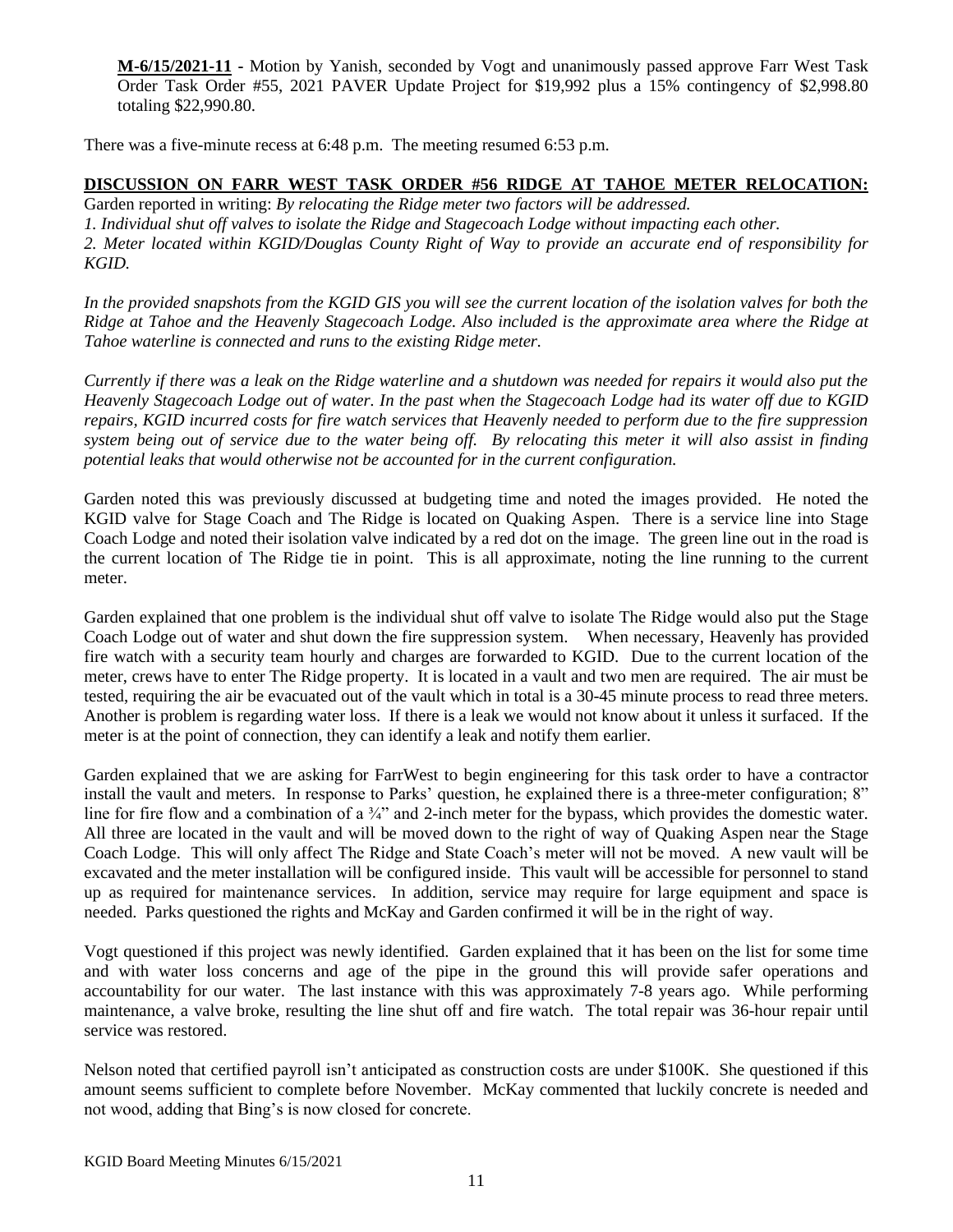Van Dyne stated that they continue to see shortages and price hikes. They recently had two projects with zero bidders as contractors are very busy. His recent discussions with contractors indicated that they are busy but laying off staff due to material delays resulting in project delays. They have installed price hikes from Western Nevada Supply and feel it should be under \$100K public project threshold. He noted this may be a project for with contingencies. He added that a Round Hill project with construction projected under \$100K, but there are concerns that construction costs will be elevated. They will do their best to manage costs and time and if needed, they will revise the task order for a public bid. He stated that this is a single line and should remain under \$100K.

Nelson noted the bidding for August 2021 and verified if it can be approved in time. Van Dyne explained that they will begin discussion with contractors immediately to determine if the amount is sufficient. They will provide a memo with three bids. The will have discussions with contractor as they are designing to provide information. They will also discuss the project with material suppliers. He noted that they are soliciting bids in Olympic Valley currently and the contractor will purchase pipe material ahead of time. He suggested this option for KGID to reduce potential delays and costs to the contractor, reducing the threshold amount. The bottom line will be the same to the District. Farr West will be proactive when they begin this project. Nelson noted the importance of lead time to purchase materials to complete the project before snow. McKay noted this project is out of the basin.

Garden has discussed purchasing meters from the suppliers which would also avoid paying markups from contractors. Nelson supported this process.

Yanish disclosed that she owns a timeshare at the Ridge Tahoe. She questioned Zumpft if that is a conflict and he noted the disclosure is adequate. She verified with Garden that the meters are owned by KGID and one meter is at Tahoe Village on Ridge property and not in the right of way. Garden confirmed KGID owns the meters, not the line or the vault. She questioned if the Ridge would be required to run their line out to the relocated area. Garden explained that we would connect to their current system line at the Lodge. She questioned if the connection would be severed. Garden explained that if we had to shut The Ridge line down, it would put the Stage Coach Lodge out of water because of the current configuration of the isolation valves. She questioned ownership and responsibility for The Ridge. He noted the red valve on the images as the end of KGID's responsibility for both properties. She noted that we have a meter up the line that is our responsibility and he provided an example of meters located in crawl spaces of multi-unit homes. He confirmed the meter is owned by KGID, but not the piping. Garden explained the shut off valve is enclosed in the vault. She commented that she doesn't feel this is a conflict to vote on this item as she would not be gaining anything monetarily.

Parks offered for further discussion from the Board and public comment. There was none.

**M-6/15/2021-12 -** Motion by Nelson, seconded by Vogt, and unanimously passed to Approve Farr West Task Order #56 Ridge at Tahoe Meter Relocation Project in the amount of \$27,004.00 with a 15% contingency of \$4,050.60 for a total not to exceed \$31,054.60.

**DISCUSSION ON FARR WEST TASK ORDER #57 FY22 GIS:** Garden reported in writing: *The GIS system is running flawlessly and has provided staff with a tool that is used daily both by office staff and field crews for identifying and updating the water, sewer, stormwater, road, and sign facilities.*

*This next year there will continue to be valuable additions to the GIS system like linking all sewer inspection videos to the corresponding sewer line segments. Adding the rest of the meters to the database that were not previously gathered in the field. Providing real time water modeling and flow data. All record drawings for old and new projects will be put into the database. Also, all road PCI scores will be updated with current and upcoming projects.*

*The work associated with the GIS both by Farr West and the KGID field crews are labor intensive. It will take many years to get the GIS system to the point of requiring less time and money to keep updated. This work has been accounted for in the upcoming fiscal year 21/22 budget.*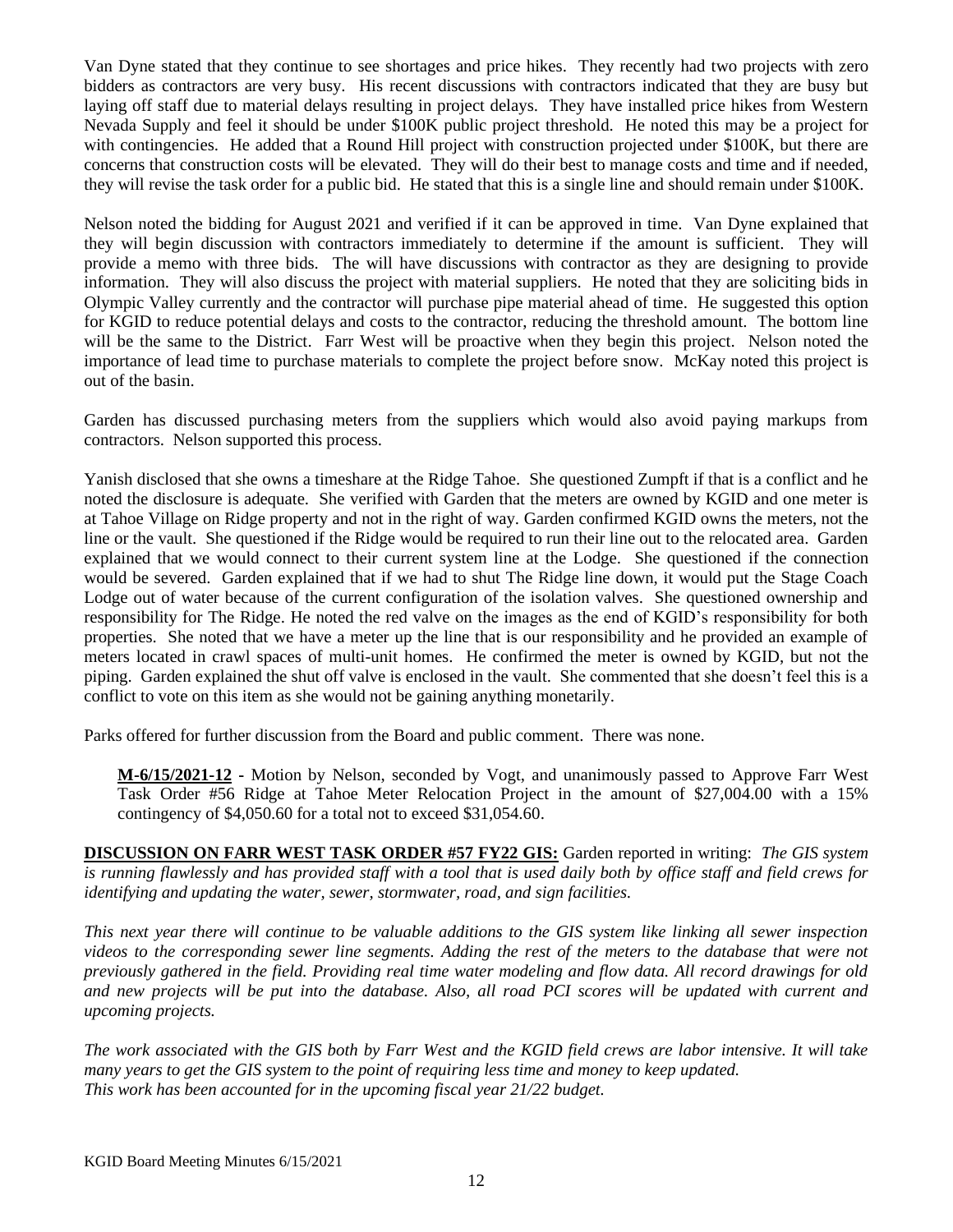Garden explained that over the years, they have been working with FarrWest to implement better data in GIS which is invaluable to staff in the office along with on the field for located valves, fire hydrants, etc. This amount would be split from water and sewer among user fees. Without the GIS system, it would be impossible for staff to update. FarrWest has done a commendable job to keep this updated and GIS is one of the best tools used at KGID. He feels they should be able to increase the amounts for separate funds next year. There is more work to finalize this and we should see a decrease next year. Last year \$40K and an additional \$10K is needed to update Paver into GIS. The crew is out shooting assets into the systems. Garden & FarrWest review the data and implement it into GIS. They finish with meters data that was not collected in the past and this is done in house.

In response to Parks' question, Garden explained that we had GIS in-house 4 or 5 years, but it was not progressing and information entered was not accurate. The sewer lines didn't match up to manholes which caused issues when querying data. Farr West has been updating the GIS for 3 years. McKay confirmed the cost of \$40K each year. Parks noted this is a large amount and questioned if this amount will be needed in the future.

Van Dyne stated that this was reviewed and noted prior examples with vast extents of GIS usage. Based on having water, sewer and roads, the district chose an accelerated path to build this useable tool to for the staff to utilize. He explained that some districts have a 10-year plan. He noted prior records that can be digitized and loaded to eliminate paper. He agrees with Garden that reductions can be made starting next year. At that time, the district can upload information, noting the information collected last year with water. Future service can include maintenance at a minimal scale or include incorporating records. The office/admin staff can query the meters for billing usage and the possibilities are endless.

Nelson noted that this is an ongoing project and not a Capital Improvement project. She requested reviewing this with our financial auditor to reallocate this as regular expense. She noted this for the record and requested Brewer to make a note of it. This is a material amount at \$50K and should be reviewed as it is not an ongoing expense. McKay agreed. Yanish questioned if the digitizing of the records would be a Capital Improvement. McKay agreed with reallocating this to operating as the digitizing drawings would be a minor part of the project. Nelson stated there isn't much reason to capitalize, noting Generally Accepted Accounting Practices.

Parks offered for further discussion, public comment, none.

**M-6/15/2021-13 -** Motion by Nelson, seconded by Vogt, and unanimously passed to approve Farr West Task Order #57 Fiscal Year 2020-2021 GIS Services for an amount not to exceed \$50,000.00.

**DISCUSSION ON ANNUAL WAGE INCREASE FOR EXEMPT EMPLOYEES:** McKay reported in writing: *All of the exempt employees received a 3 or higher on their annual review.*

In keeping with the increases offered to the union employees, this should mean that they will receive a 2% merit *increase on top of their 2% increase for CPI increase. The CPI increase was 3% but the union agreement was capped at 2%.*

McKay explained this is presented annually for review. He explained the Union employees receive a 2% cost of living increase and a 2% merit increase based on their review. He noted this is to maintain equality among the staff.

Nelson questioned raises in regards to retroactive dates. McKay noted that there is a six-month evaluation after hiring then it is changed to July 1. In response to Vogt's question, McKay replied that Union negotiations will begin next February. McKay noted it was a four-year contract that took a year to negotiate.

Nelson clarified that this affects Garden and Brewer. She questioned the percentages and McKay noted the cap is 2% for CPI.

Parks offered for any Board discussion and public comment; there was none.

**M-6/15/2021-14 -** Motion by Vogt, seconded by Nelson and unanimously passed to approve a 2% cost of living increase plus a 2% merit increase for exempt employees beginning July 1, 2021.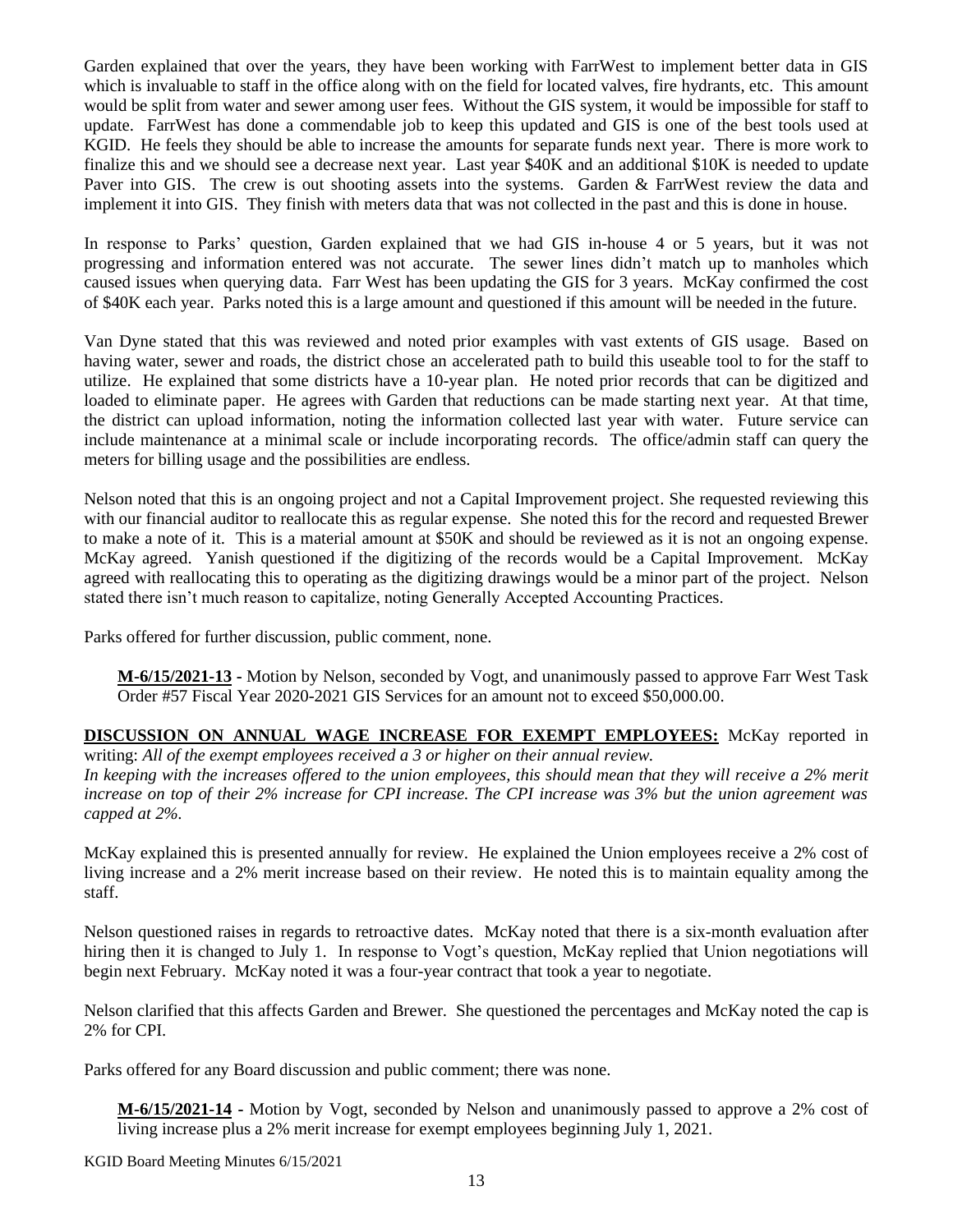# **DISCUSSION ON COMPENSATION PACKAGE FOR CAMERON MCKAY DURING TRANSITION TO NEW GENERAL MANAGER:**

Nelson stated that she asked McKay to prepare a proposal to cover timing issues with a new General Manger. She suggested a with a two-week transition period for consulting of the new General Manager. McKay has already put into PERS to retire and cannot stay on as an employee. She requested a proposal and questioned if there is new information. He noted more information will be available tomorrow and he noted Schorr would likely be present as well.

Parks confirmed it is an Open Meeting tomorrow. Parks requested further information regarding the item for discussion. McKay explained that he has other commitments that he may be able to postpone to continue service to KGID. Nelson noted this is not a full-time commitment. Nelson is willing to table the item until tomorrow.

Yanish confirmed it is on the agenda for tomorrow. McKay explained it was included tonight as this agenda was already published. Parks stated she can address her comments tomorrow. Nelson suggested the trustees keep their papers. She noted the information has changed and will be reviewed.

Vogt confirmed the meeting is at 1:30 p.m. Parks confirmed there will be no action and the item is tabled.

#### **BOARD REPORTS –**

Yanish will be attending the Nevada League of Cities meeting in Elko tomorrow and will report back. She offered to gather any information for the trustees. Vogt clarified that Yanish will be available during the meeting and she stated she will be available by phone or Zoom as long as she has service.

Vogt indicated there was nothing of significance at the Sewer Authority.

### **STAFF REPORTS** -

**GENERAL MANAGER'S REPORT** – McKay noted that his report is short because he was gone quite a bit and offered for any questions. He noted that Ponderosa Park is not ready to move forward. Nelson noted that construction prices were much lower last year and they could have benefited from commencing then. McKay explained that the estimated cost is now up to \$1.3M and by the time is goes out to bid, it could be significantly higher. The USDA is leery about taking some of the costs due to ownership issues and cannot give a loan for these reasons. A package will be difficult because there aren't capital forgiveness funds of \$1M, only \$500K, resulting in debt of \$800K.

Parks questioned a potential catastrophe. McKay explained that their current leaks are coming from service lines affecting multiple properties. He explained that one service line can damage another property. He confirmed there is one meter for the entire park. The advantage to KGID is to loop the system for better fire protection within the park. A fire in the park could be catastrophic if it spreads to nearby homes.

McKay noted that he had interesting lunch with League of Cities director Wesley Harper regarding funds. It would benefit KGID to apply for funds for infrastructure. The counties are starting to receive funds, but the towns such as Minden/Gardnerville may not see funds. Harper is negotiating will notify KGID of available funds. There may be USDA Grant Funds available of \$250K for other projects. Parks noted that important information such as this must be made available after McKay's departure. Brewer confirmed that she is familiar with these items.

McKay commented that communications with Cheryl Couch at USDA and other relationship are essential. Vogt questioned if that is separate from NV Legislature comments in his report. McKay explained that other Bills passed with potential impact to KGID. He noted that the intent of laws doesn't necessarily represent the initial intention. He added that the Nevada League of Cities reviews these Bills and their service is invaluable.